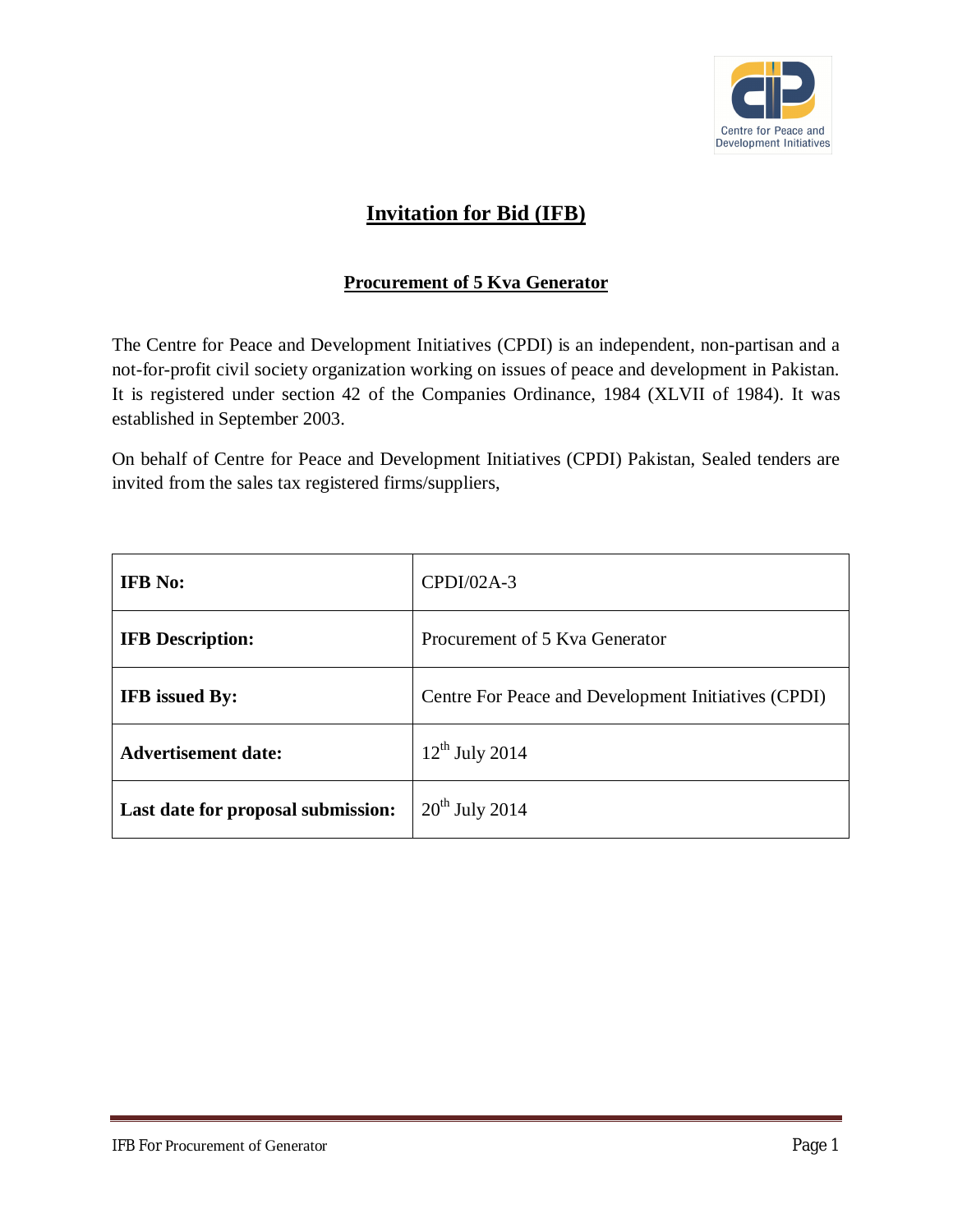

# **PART-I**

# **INSTRUCTIONS TO BIDDERS**

#### **Introduction**

**General**: The Purchaser invites Sealed Bids for the supply of 5kva generator to the CPDI office,

### **Eligible Bidders**:

- Seller not provided and will not provide material support or resources to any individual or organization that it knows, or has reason to know, is an individual or organization that advocates, plans, sponsors, engages in, or has engaged in an act of terrorism*.*
- The bidder is not blacklisted by any government or semi government organization.

#### **Cost of Bid**:

The Bidder shall bear all costs associated with the preparation and submission of the Bid and CPDI will in no case be responsible or liable for those costs, regardless of the conduct or outcome of the solicitation.

#### **Specifications of machines/goods:**

Bidders should provide the following:

- a) Complete specifications: make, model, origin, and full technical information
- b) In case of a machine manufactured in one country and assembled in another country, clear information may be provided of the parts which are manufactured in the country of assembly.
- c) Complete set of necessary literature (catalogues/ brochures).
- d) The machine quoted is new in all respects and there is no 2nd hand/low quality materials or part/accessory in the machine.

#### **Price/Payment:**

- a) Price should be quoted in Pak Rupees, including all taxes.
- b) All prices must include all taxes, transportation, loading and unloading charges, compulsory payments, levies and duties, including Sales Tax (if applicable).
- c) Payment will also be made in Pak Rupees after deduction of taxes (if applicable) within specified time mentioned in contract/purchase order,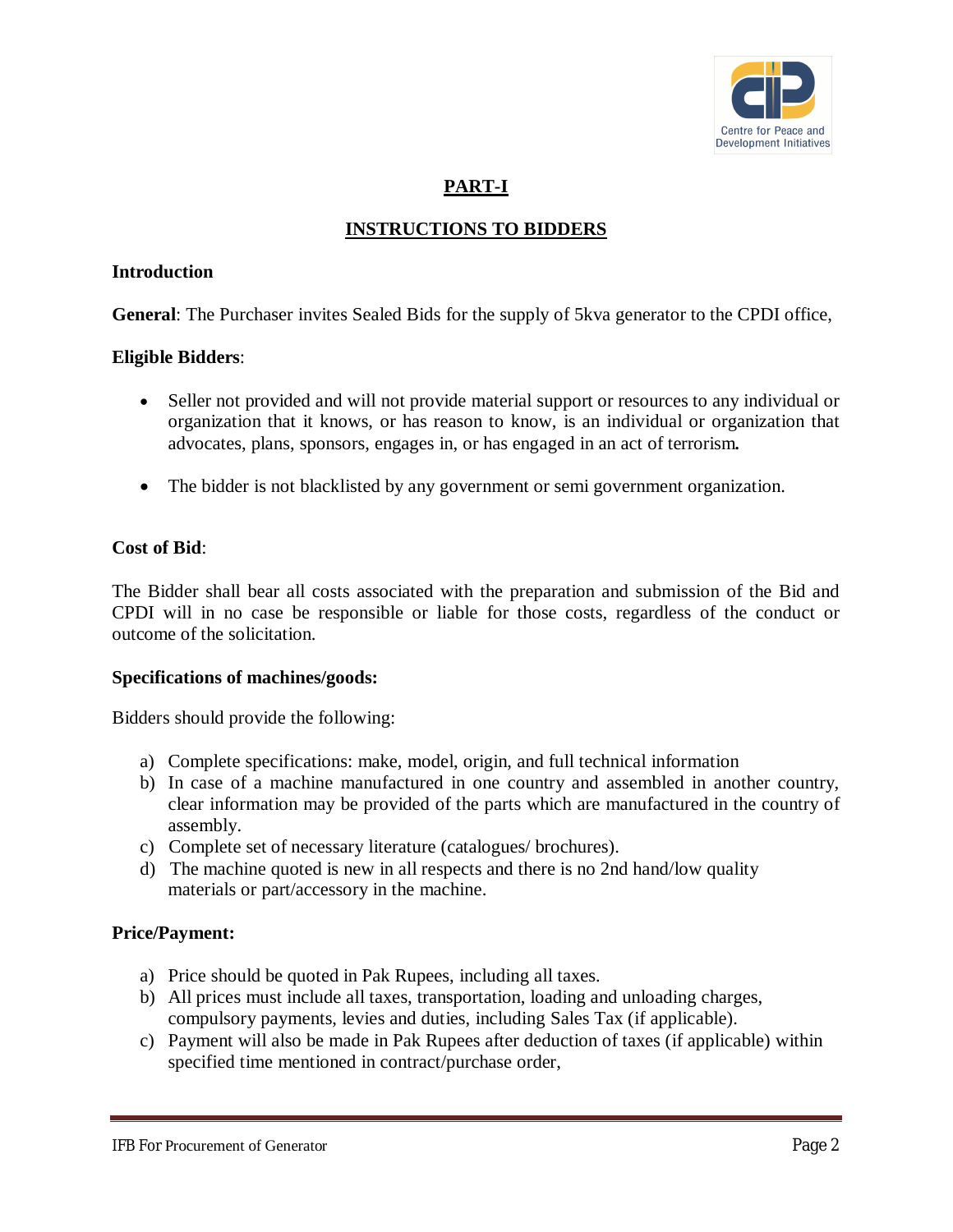

#### **Company Profile and eligibility of bidder:**

The Quotation package should comprise of following documents:

- Cover Letter
- The profile of the firm/ Company
- NTN certificate
- Authorized or registered dealership certificate
- Good track-record and references from previous clients
- Financial Proposal
- Declaration from supplier mentioned on last page of this document (PART VII)

**Contract**: Fixed price contract.

- Issuance of this solicitation does not constitute an award commitment on the part of CPDI or does it commits to pay for any costs incurred in the preparation or submission of a quotation,
- **Fulfilling the requirement of this IFB document section PART III, IV and V is mandatory.**

#### **Financial Quotation:**

The Offeror should provide a financial budget in accordance to the quotation; The detailed budget should be made in Pakistani Rupees, inclusive of all applicable taxes and duties. **Prices must be valid for at least 60 calendar days from the last date of submission of Quotation.**

The Offeror are requested to submit a quotation directly responsive to the terms, conditions, specifications, and clauses of this invitation for bid (IFB). Quotation not conforming to this IFB may be categorized as unacceptable, thereby eliminating them from further consideration.

**The Offeror are required to submit call deposit in shape of Pay order or Demand draft which should be 2% of the total offered price. The call deposit should be in name of CPDI. The Quotation without original call deposits will not be considered. Please also note that call deposit should be valid for at least bid validity period.**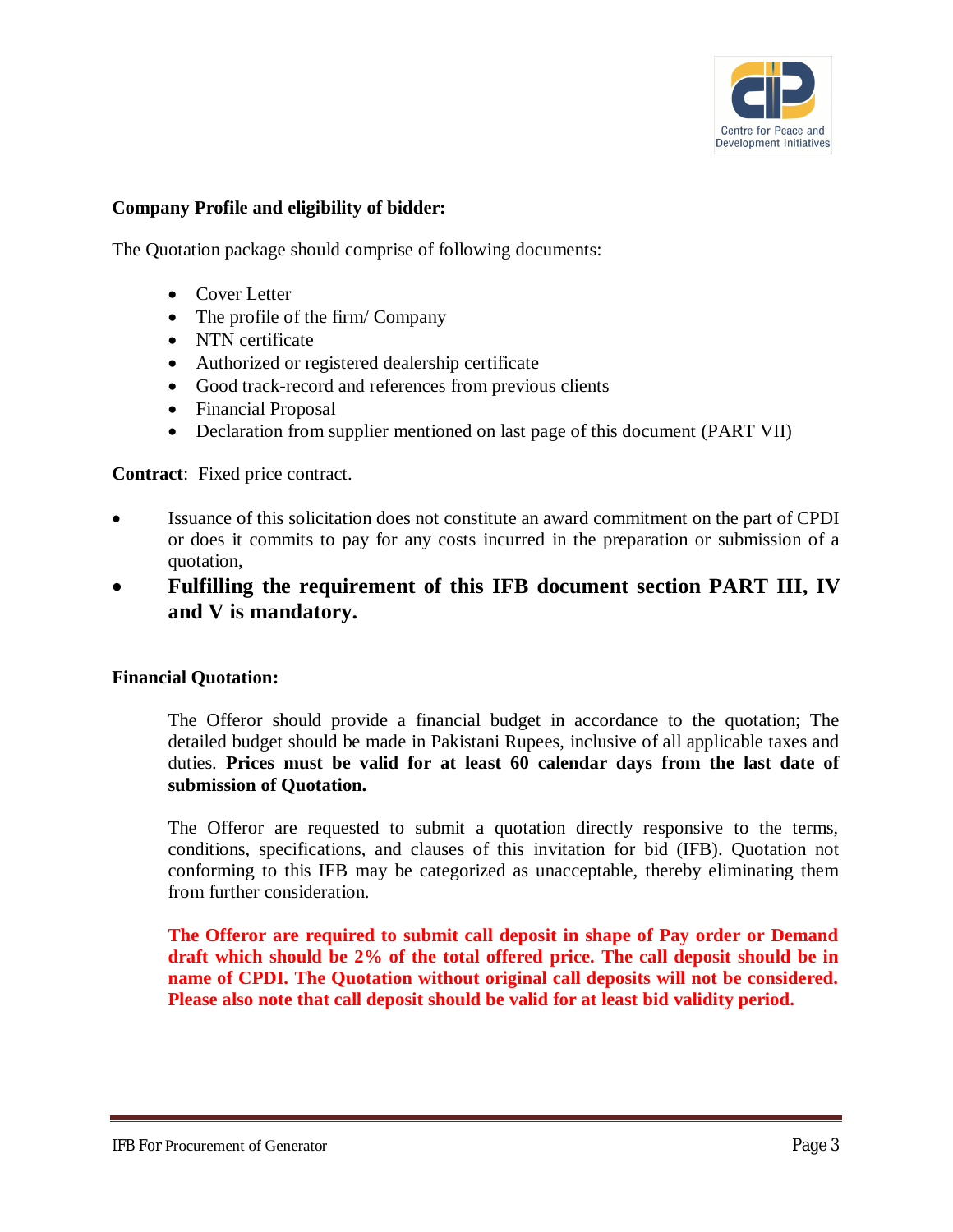

# **PART-II**

## **SPECIAL TERM AND CONDITION**

**Delivery & Installation** shall be made in 15 days after receipt of signed purchase order/contract. Extension in period of delivery can be given on reasonable grounds. All the expense incurred during the transportation and installation of generator will be the responsibility of supplier.

**Delivery and installation of generator shall be made to Multan, Bahawalpur, Muzaffargarh, and Lodhran. (Detail address will be conveying at the time of signing contract).** 

- **Liquidated Damages** (LDs): as liquidated damages, a sum equivalent to 1 percent of the delivered price of the delayed goods for each week of delay until actual delivery, up to a maximum deduction of 10 percent of the delayed goods Purchase Order price. Once the maximum is reached, the purchaser may consider termination of the Purchase Order.
- CPDI reserves the right to amend this Invitation for Bids (IFB) upon written notice to bidders and/or through advertisement in newspapers or on official CPDI website.
- CPDI have the right to reject all or any bid, without assigning any reason.
- The suppliers must quote only one option for each item with its price and detailed specs. As per requirement.
- Tender committee reserves the right to increase or decrease the quantity, if required
- The proposed contract is expected to be awarded tentatively in month of June 2014, after the solicitation and award process is completed by the Award Committee. Please note that all procurement and delivery process is expected to be completed within minimum possible time.
- Supplier must not be engages in any corrupt, fraudulent, collusive or coercive practices including but not limited to applying/bidding by multiple names/companies. If any bidder is found to be involved in such practices his/her bid may be rejected.
- The bidding will be conducted through competitive process,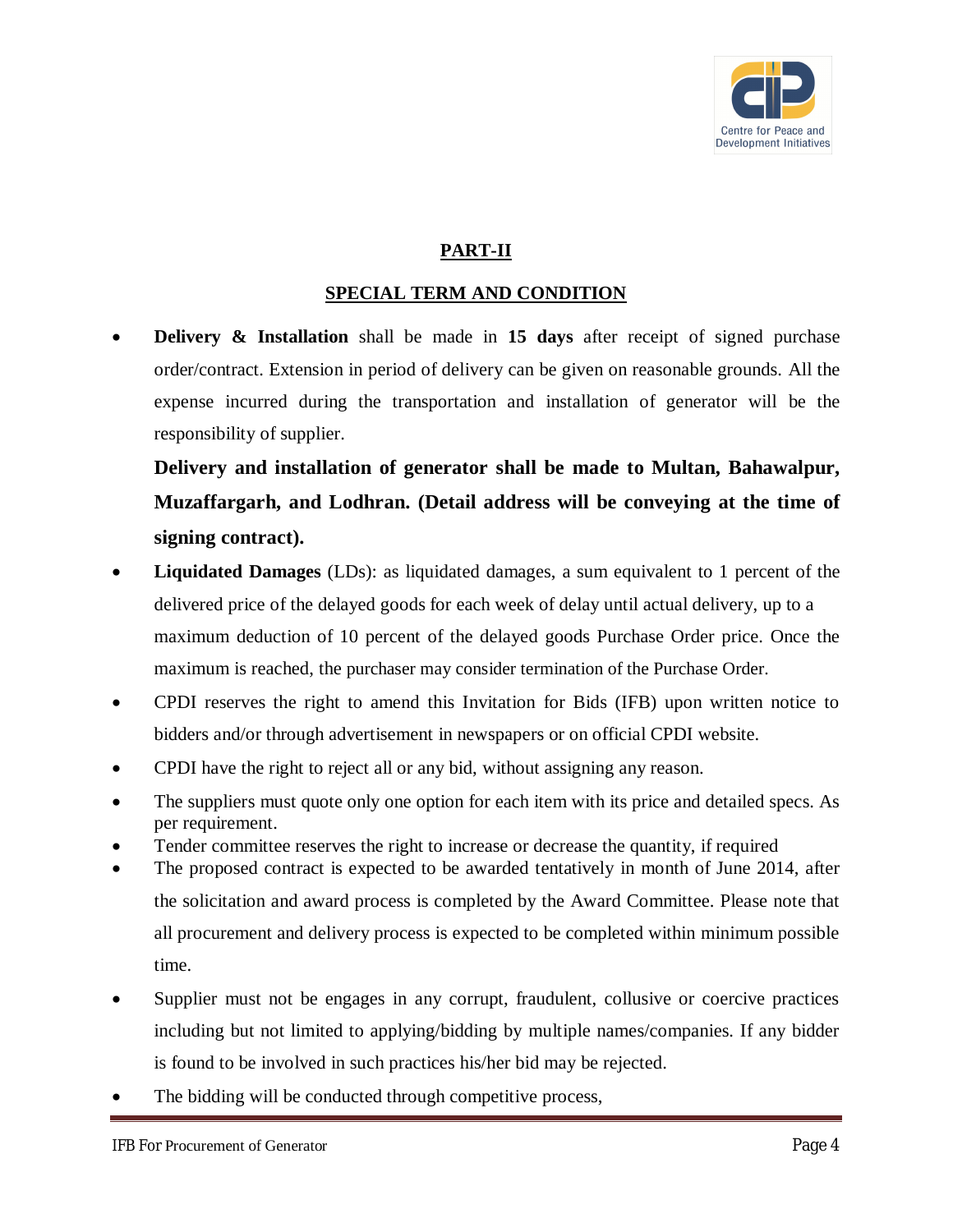

- Organization reserves the right to accept or reject any part or entire tender without assigning any reasons.
- An agreement will be signed with successful bidder(s) for timely supply of appropriate quality items and method of payment.
- Bids shall be valid for a period of 60 days after the deadline of bid submission.
- Bids received after the deadline of the submission will be rejected
- The bids must be properly sealed with company stamp,
- Unsealed bids or bids received through emails will be simply rejected.
- Sealed Bids must be delivered to the below mentioned office address on or before **1700 Hours on 20th July 2014**. Late bids shall be rejected.

#### **Contact Person: Procurement Unit**

**Name of Office: Centre for Peace and Development Initiatives (CPDI)**

**House # 370, Street # 75, Sector E-11/3, MPCHS, Islamabad**

**Telephone: 051-2375158-59**

**E-Mail: haroon.rashid@cpdi-pakistan.org**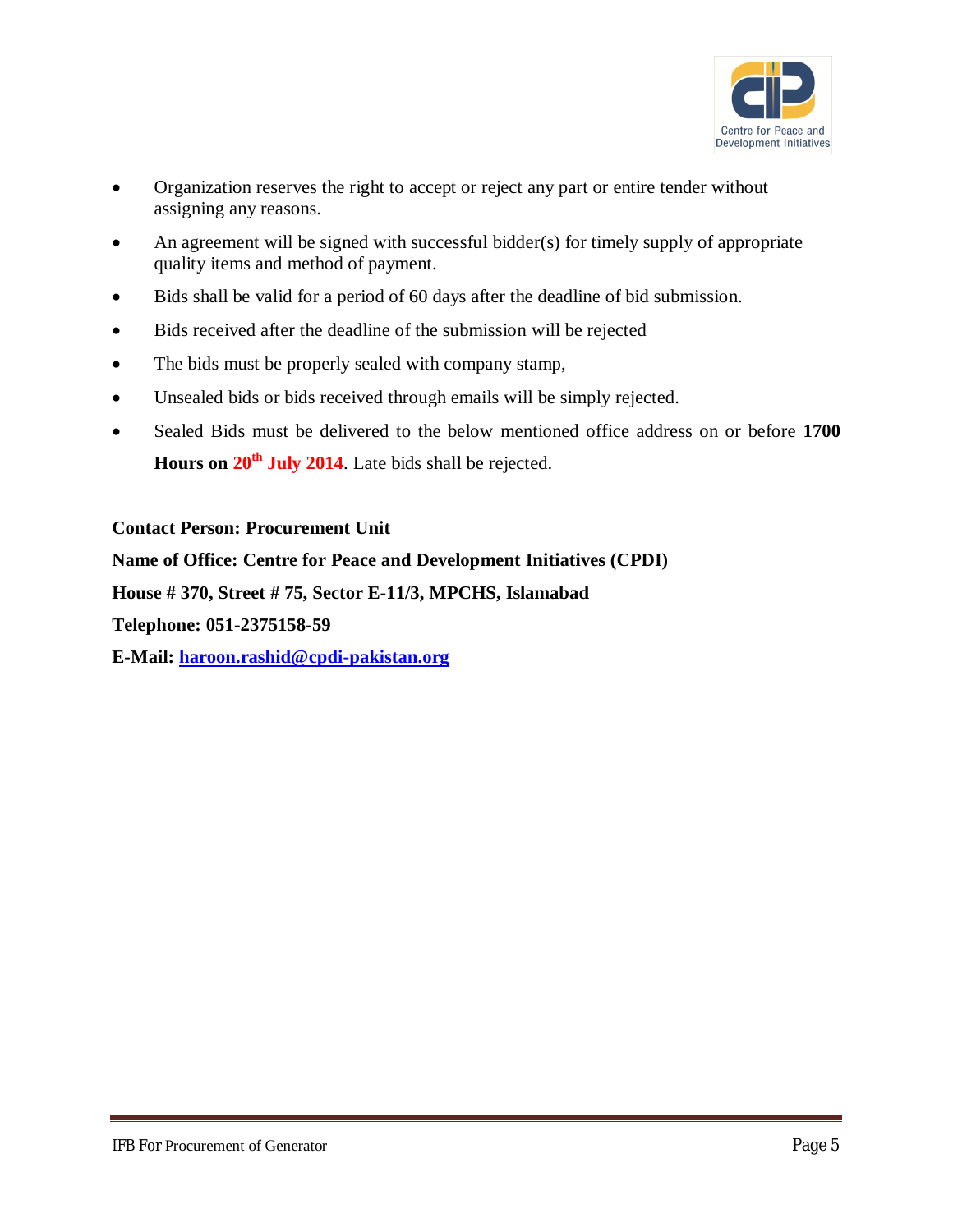

# **PART-III**

# **TECHNICAL INFORMATION:**

| S#             | <b>Item &amp; Description</b>                                                                                                    | Quantity | Unit           | Unit<br>Rate | Rate<br><b>Including</b><br>GST,<br><b>Taxes</b> |
|----------------|----------------------------------------------------------------------------------------------------------------------------------|----------|----------------|--------------|--------------------------------------------------|
|                | <b>Branded Diesel/Petrol 5Kva Generator</b>                                                                                      | 4        | N <sub>o</sub> |              |                                                  |
|                | Supply and complete<br>$\bullet$<br>installation/commissioning of Generator<br>5 Kva, Single Phase, with standard<br>accessories |          |                |              |                                                  |
| $\overline{2}$ | Power/control cable                                                                                                              | As Per   | Per            |              |                                                  |
|                |                                                                                                                                  | Actual   | Meter          |              |                                                  |
| 3              | Complete delivery, Installation and                                                                                              | 4        | N <sub>0</sub> |              |                                                  |
|                | Commissioning of generator                                                                                                       |          |                |              |                                                  |

### **Installation, Commissioning, Warranty & After Sale Service:**

The bidder shall provide the following:

- a) Installation and commissioning of the machine/equipment and initial operational Training to CPDI personnel for a suitable period;
- b) Warranty for a maximum possible period and free of cost after sale service during the period of Warranty that will include: repair and maintenance of parts & travel to site.
- c) Alignment, Leveling and Balancing of Genset.
- d) Tool Kit & Batteries will be supplied.
- e) Transportation of generator to the required site,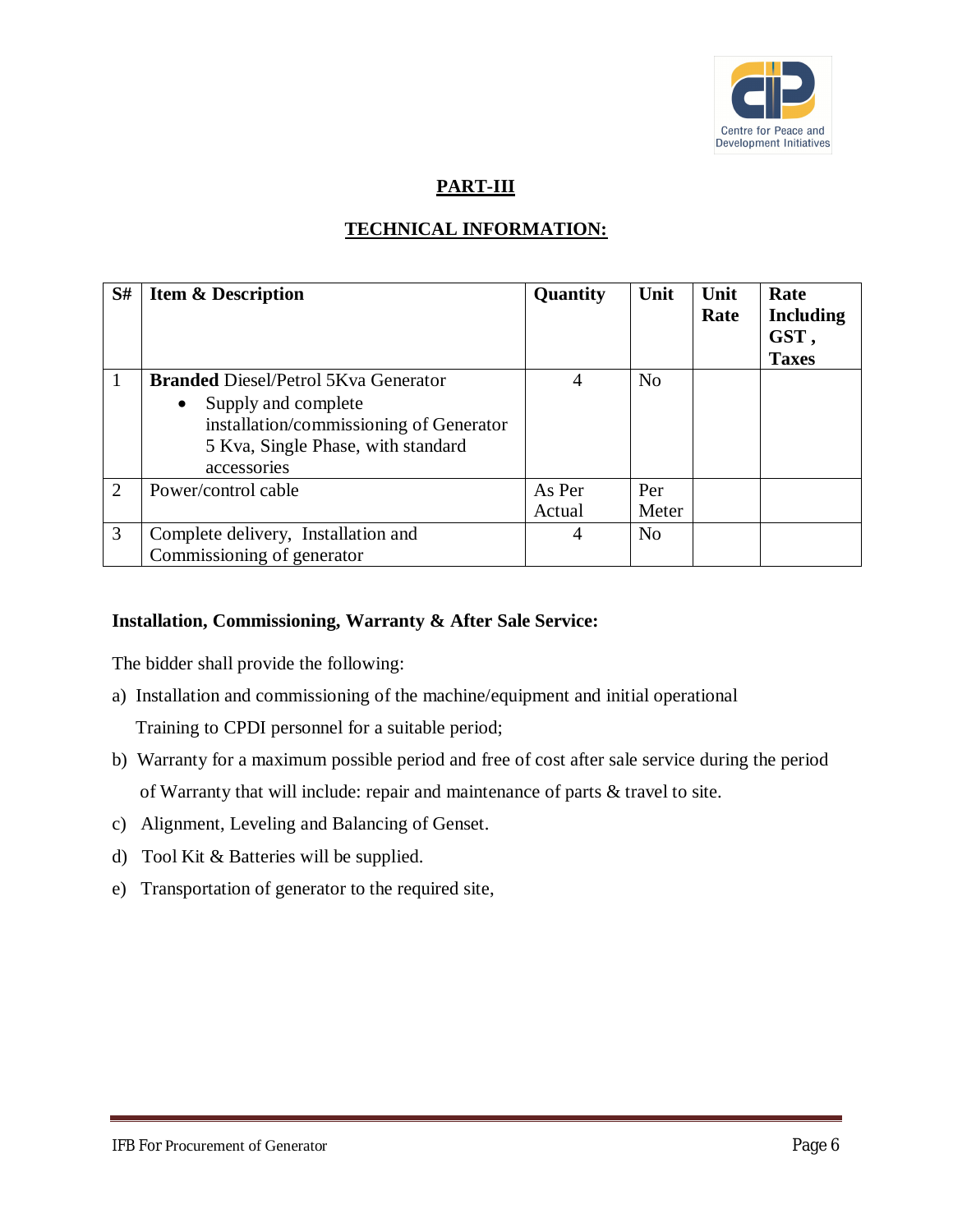

# **PART-IV**

## **Minimum Work Load on one generator Require to Support**

| Sr# | <b>Description</b> | Quantity               |
|-----|--------------------|------------------------|
|     | Fans               |                        |
|     | Light              | $10(40 \text{ watts})$ |
|     | Air Conditioner    | $1.5$ Ton              |
|     | Laptops            |                        |

The require generator must support the above mentioned load.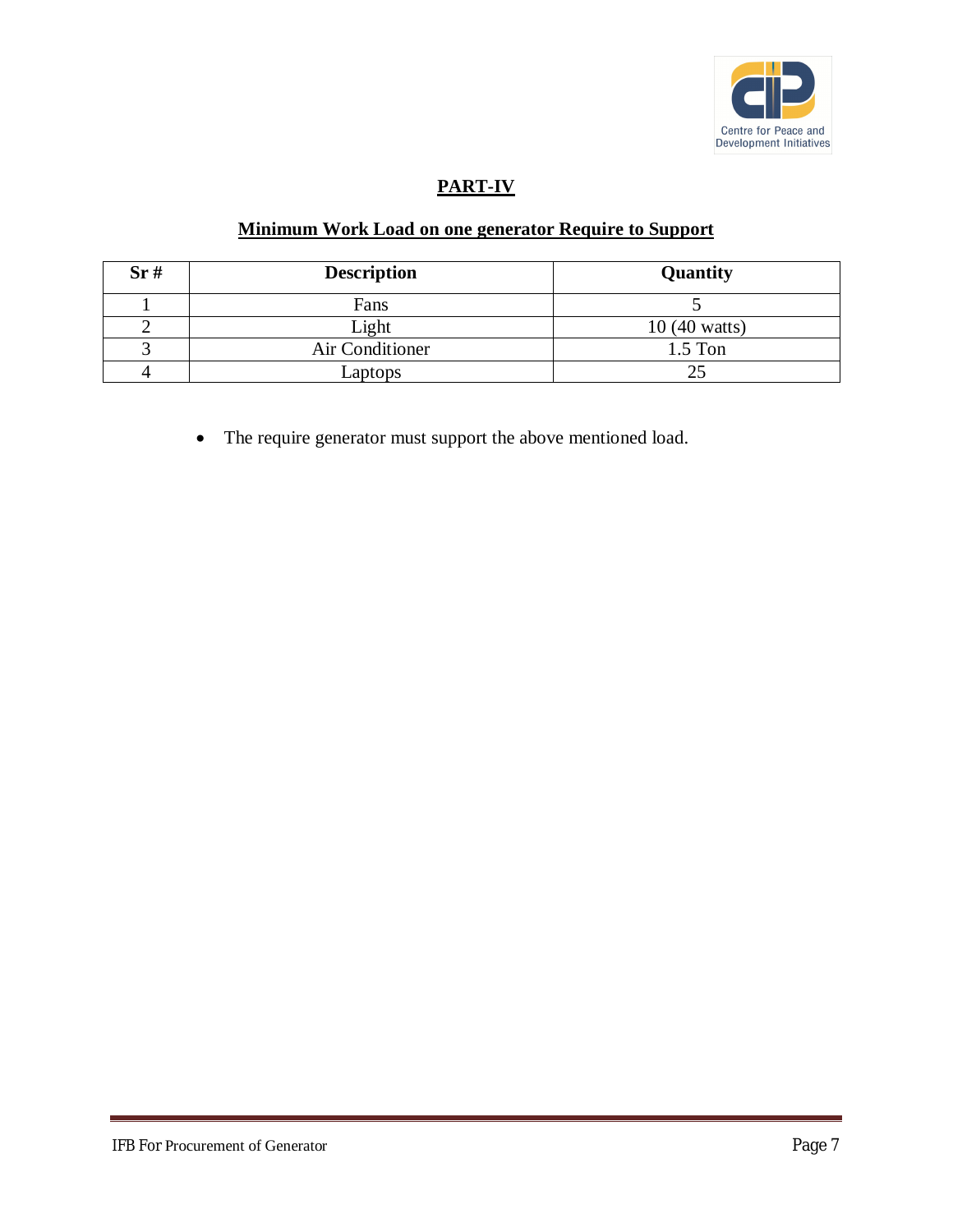

# **PART-V**

## **Evaluation Criteria for 5KVA Generator:**

| #                          | <b>Selection Criteria</b>                                                   |    |  |
|----------------------------|-----------------------------------------------------------------------------|----|--|
|                            |                                                                             |    |  |
|                            | <b>Criteria</b>                                                             |    |  |
| 1.1                        | Delivery Schedule                                                           | 10 |  |
| 1.2                        | Warranty/After Sale Services                                                | 10 |  |
| 1.3                        | <b>Technical evaluation</b>                                                 | 10 |  |
| $\overline{2}$             | <b>Financial Criteria</b>                                                   |    |  |
| 2.1                        | Financial (Price): All prices must be quoted in PKR, inclusive of all       |    |  |
|                            | applicable taxes and duties. Prices must be valid for 60 days from the last |    |  |
|                            | date of submission for proposal.                                            | 70 |  |
| <b>Total Maximum Score</b> |                                                                             |    |  |

### **Key Points in evaluation of Quotation:**

- To assist in the evaluation of quotation, the Award Committee may, at its discretion, ask any applicant for a clarification of its quotation which shall be submitted within a stated reasonable period of time. Any request for clarification and all clarifications shall be in writing. If applicant does not provide clarifications of the information requested by the date and time set in CPDI request for clarification, its quotation may be rejected,
- CPDI shall use all the factors, methods and criteria defined in the evaluation criteria to evaluate the bids of the Bidders and any specialist contractors. CPDI reserves the right to waive minor deviations in the evaluation criteria if they do not materially affect the capability of a Bidder to perform the contract.